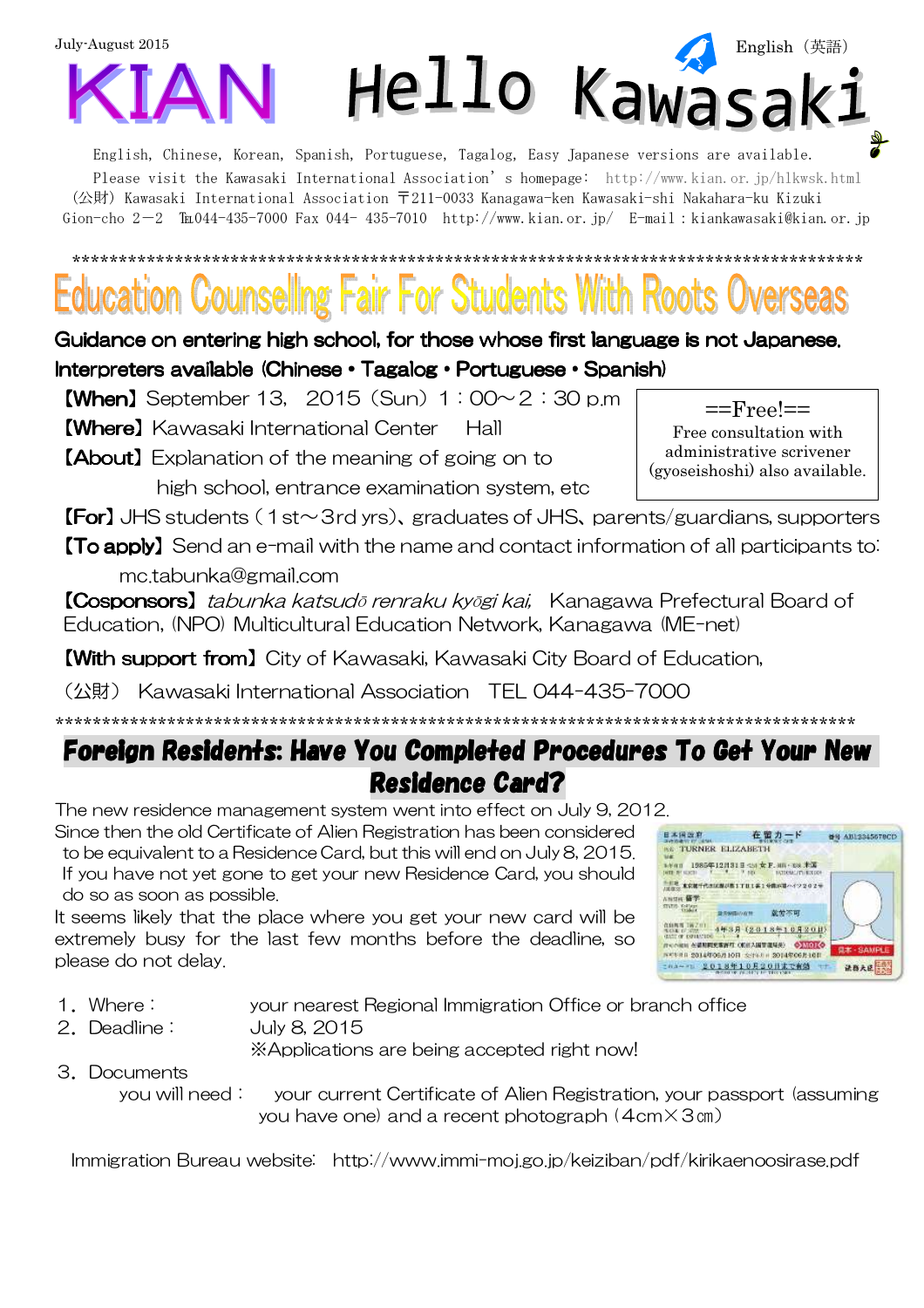$\sim$ Where To Study Japanese In Kawasaki City: $\sim$ 



| Ward          | Class Name                                  | Day                                                                                          | Time                                           | Fee                                | Childcare?                                        | Contact Info                                                                   | Place                                                                                                                    |
|---------------|---------------------------------------------|----------------------------------------------------------------------------------------------|------------------------------------------------|------------------------------------|---------------------------------------------------|--------------------------------------------------------------------------------|--------------------------------------------------------------------------------------------------------------------------|
| Kawa<br>saki  | Nihongo<br>Hiroba                           | Wed                                                                                          | $19:00 \sim$<br>20:30                          | None                               | Yes: $2-6yrs$<br>¥900/ year                       | Kyoiku Bunka<br>Kaikan<br>nihongo<br>tanto<br>044-233-6361<br>Fax 044-244-2347 | 15 min. walk from JR<br>Kawasaki Stn.                                                                                    |
|               | Fureai Kan                                  | Tues<br>Fri                                                                                  | $10:00 \sim$<br>11:30<br>$10:00 \sim$<br>11:30 | mater-<br>ials<br>fee              | Yes: from age 1<br>¥800/year                      | Fureai Kan<br>044-276-4800<br>Fax<br>044-287-2045                              | from JR Kawasaki<br>Stn. East exit take<br>Bus #16 for<br>Kawasaki Daishi;<br>alight at Yotsukado.                       |
| Sai<br>-wai   | Saiwai<br>Nihongo                           | Wed                                                                                          | $10:00 \sim$<br>11:30<br>$19:00 \sim$          | ¥600/<br>year<br>mater             | Yes: from age 1<br>¥1200/year                     | Saiwai Shimin<br>Kan<br>nihongo tanto                                          | Saiwai Shimin Kan                                                                                                        |
|               | Gakkyū<br>Nihongo                           | Thurs<br>$2^{\text{nd}}$ &                                                                   | 20:30<br>$10:00 \sim$                          | ials<br>fee<br>¥100/               | none<br>Yes: from age 1                           | 044-541-3910<br>Fax 044-555-8224<br>Keiko Ikeda                                | 15 min. walk from<br>Yakō Station on JR<br>Nanbu Line                                                                    |
|               | World                                       | $4^{\rm th}$<br>Tues                                                                         | 12:00                                          | lesson                             | own insurance<br>required                         | 090-5538-8798                                                                  |                                                                                                                          |
|               | Kokusai<br>Kōryū<br>Nihongo<br>Salon        | $1^{\rm st}$ &<br>3 <sup>rd</sup><br>Thurs                                                   | $10:00 \sim$<br>11:30                          | none                               | Yes: from age 1<br>(free of charge)               | Hiyoshi<br>Bunkan<br>nihongo tanto<br>044-587-1491<br>Fax 044-587-1494         | 20min. walk from<br>Kashimada Sta. on<br>JR Nanbu Line/<br>15min. walk from<br>Shin Kawasaki Stn.<br>on JR Yokosuka Line |
| Naka<br>-hara | Nakahara<br>Nihongo<br>Gakkyū               | Tues                                                                                         | $10:00 \sim$<br>12:00                          | mater<br>ials<br>fee               | Yes: from age 2<br>¥1000/year                     | Nakahara<br>Shimin Kan<br>Kan<br>nihongo tanto                                 | Nakahara Shimin                                                                                                          |
|               |                                             |                                                                                              | $18:30\sim$<br>20:30                           | none                               | none                                              | 044-433-7773<br>Fax 044-430-0132                                               | 3 min. walk from<br>Musashi Kosugi Stn.                                                                                  |
|               | Nihongo<br>Class<br>[Sekaijin]              | Fri                                                                                          | 18 : $30 \sim$<br>20:30                        | none                               | none                                              | Tomiko Ōshima<br>044-799-9303                                                  | on JR Nanbu Line,<br>Tokyu Toyoko Line,<br>Meguro Line                                                                   |
|               | Kawasaki<br>-shi Kokusai<br>Kōryū<br>Kyōkai | <b>Tues</b><br>Fri                                                                           | $9:50 \sim$<br>11:50<br>9 : $50 \sim$<br>11:50 | 4510<br>/time<br>paid<br>start     | Yes: from age 1<br>(no charge)                    | Kawasaki<br>International<br>Association<br>nihongo tanto                      | 10 min. walk from<br>Motosumiyoshi Stn.<br>on the Tokyu Toyoko,                                                          |
|               |                                             | Wed                                                                                          | $18:30\!\sim$<br>20:30                         | of<br>semes<br>ter                 | none                                              | 044-435-7000<br>Fax 044-435-7010                                               | Meguro Lines                                                                                                             |
|               | Nihongo<br>Club<br>(doyō no kai)            | Sat                                                                                          | $14:00 \sim$<br>16:00                          |                                    |                                                   | Kikue Tamura<br>044-722-3747                                                   | Kawasaki Shimin<br>Katsudo Center: 3 min.<br>walk from Musashi                                                           |
|               |                                             | No class on the 5 <sup>th</sup><br>of<br>Sat.<br>the<br>month; schedule<br>subject to change |                                                | none                               | (ask)                                             | Junko<br>Matsumoto<br>044-788-8482                                             | Kosugi Stn. on JR<br>Nanbu, Tokyu Toyoko,<br>Meguro Lines                                                                |
| Taka<br>-tsu  | Takatsu<br>Nihongo<br>Kyōshitsu             | Wed                                                                                          | $10:00 \sim$<br>$11:30$                        | none                               | Yes : ages $1 \sim 4$<br>¥920/year                | Takatsu<br>Shimin Kan                                                          | NOCTY 2 11&12F<br>Tokyu Denentoshi<br>Line Mizonokuchi                                                                   |
|               |                                             | $19:00 \sim$<br>Thurs<br>20:30                                                               | none                                           | Yes : ages $1 \sim 5$<br>¥920/year | nihongo tanto<br>044-814-7603<br>Fax 044-833-8175 | Stn., JR Nanbu Line<br>Musashi<br>Mizonokuchi Stn.                             |                                                                                                                          |
|               | <b>LET'S</b><br>Nihongo                     | Mon                                                                                          | $10:30 \sim$<br>12:00                          | ¥200<br>time/                      | No: but, can<br>bring child to                    | Akiko Ishii<br>045-903-1495                                                    | Mizokuchi Catholic<br>Church: 5min. from<br>Takatsu Stn. on                                                              |
|               | Salon                                       |                                                                                              | $13:30\mathtt{\sim}$                           |                                    | class                                             | 080-2382-6020                                                                  |                                                                                                                          |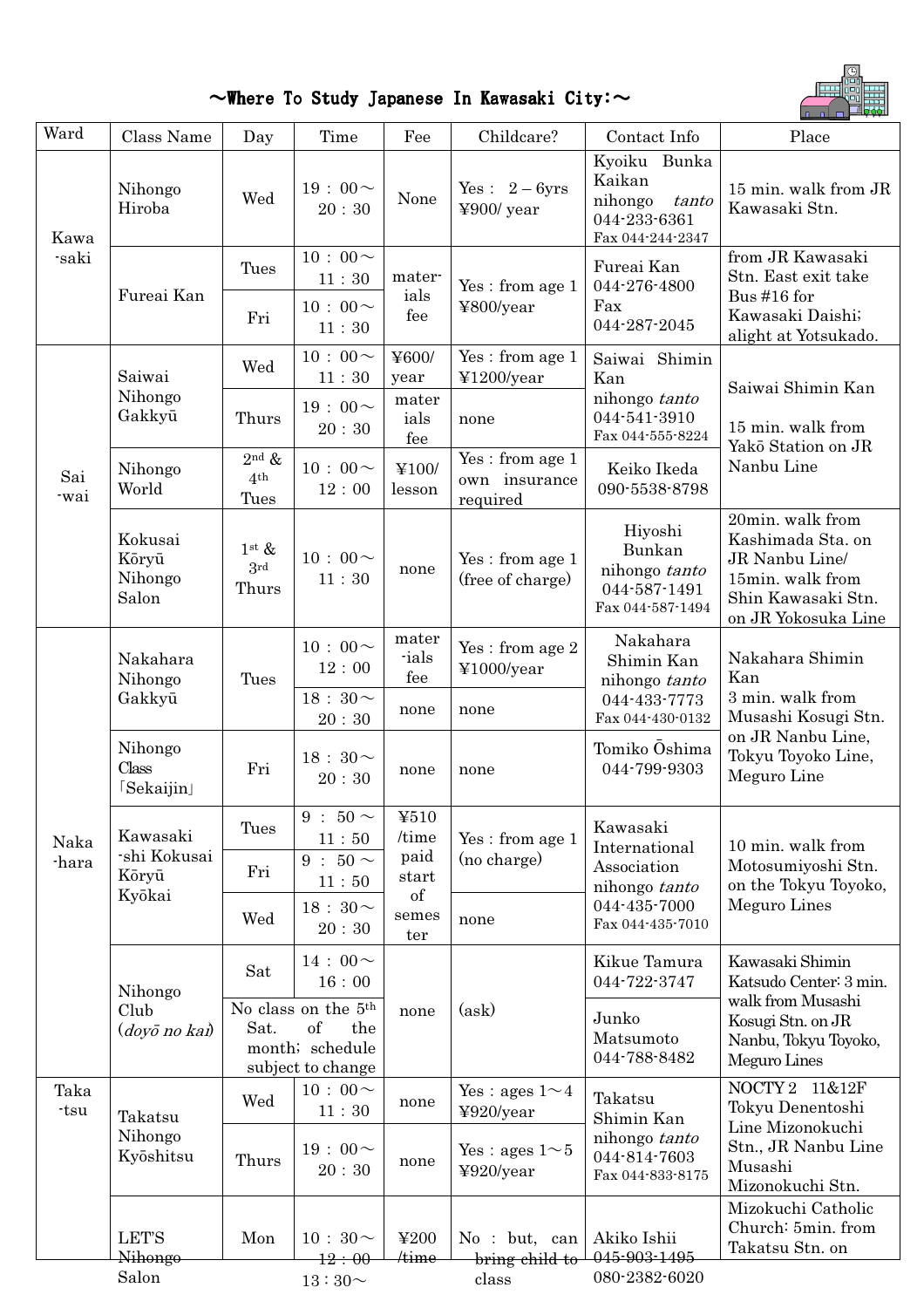|              |                                                    |                             | 15:00                 |                                                 |                                              |                                                                       | Tokyu Denentoshi                                                                                                                                                     |
|--------------|----------------------------------------------------|-----------------------------|-----------------------|-------------------------------------------------|----------------------------------------------|-----------------------------------------------------------------------|----------------------------------------------------------------------------------------------------------------------------------------------------------------------|
|              | Tomoshibi<br>no Kai<br>Nihongo<br>Kyōshitsu        | Sat                         | $10:00 \sim$<br>16;00 | mater<br>$-$ ials $+$<br>¥100/<br>time          | none                                         | Shunsuke<br>Takahashi<br>044-822-3067<br>090-1506-4304                | Line, 8 min. from<br>Mizonokuchi Stn. on<br>JR Nanbu Line                                                                                                            |
| Miya<br>-mae | Miyamae<br>Nihongo<br>Gakkyū                       | Fri                         | $10:00 \sim$<br>12:00 | ¥500<br>/semes<br>-ter                          | Yes: from age 1<br>¥1000/year                | Miyamae<br>Shimin Kan<br>nihongo tanto                                | Miyamae<br>Shimin Kan<br>10 minute walk from<br>Miyamaedaira<br>Stn.<br>on Tokyu Denentoshi<br>Line, next to the<br>Miyamae Ward Office                              |
|              | Miyamae<br>Nihongo<br>Gakkyū                       | Wed                         | 19:00~<br>20:30       | ¥300<br>/semes<br>-ter                          | none                                         | 044-888-3911<br>Fax 044-856-1436                                      |                                                                                                                                                                      |
|              | Miyamaedai<br>ra Nihongo<br>Kyōshitsu              | Thurs                       | $10:00 \sim$<br>11:30 | ¥300<br>/semes<br>-ter                          | No : but, can<br>bring child to<br>class     | Shinji Kaneko<br>044-977-2910                                         |                                                                                                                                                                      |
| Tama         | Tama<br>Nihongo<br>Class<br>(morning)              | Wed                         | $10:00 \sim$<br>12:00 | Mater<br>-ials<br>fee                           | Yes: from 6mo.<br>to preschool<br>¥1100/year | Shimin<br>Tama<br>Kan<br>nihongo tanto                                | Tama Shimin Kan:<br>min. walk<br>from<br>5 <sup>5</sup><br>Mukogokayuen<br>Stn.<br>on the Odakyu Line,<br>10 min. walk from<br>Noborito Stn. on the<br>JR Nanbu Line |
|              | Tama<br>Nihongo<br>Class<br>(evening)              | Fri                         | 19:00~<br>20:30       | none                                            | none                                         | 044-935-3333<br>Fax 044-935-3398                                      |                                                                                                                                                                      |
|              | Nihongo<br>Salon                                   | $1$ st $\&$<br>3rd<br>Thurs | $10:00 \sim$<br>12:00 | ¥300<br>month                                   | No : but, can<br>bring child to<br>class     | nihongo salon:<br>yokoso_nihongo<br>@yahoo.co.jp                      |                                                                                                                                                                      |
| Asao         | Asao<br>Nihongo<br>Class                           | Thurs                       | $10:00 \sim$<br>11:30 | none                                            | Yes: from age 1<br>¥1000/year                | Shimin<br>Asao<br>Kan<br>nihongo tanto                                | Asao Shimin Kan<br>3 min. walk from<br>Shinyurigaoka<br>Stn.<br>on the Odakyu Line                                                                                   |
|              |                                                    |                             | $18:30\sim$<br>20:00  |                                                 | none                                         | 044-951-1300<br>Fax 044-951-1650                                      |                                                                                                                                                                      |
|              | Asao<br>Nihongo<br>Suiyō Class                     | Wed                         | 18:30 $\sim$<br>20:00 | mater-<br>ials<br>fee                           | none                                         | Mr. Takizawa<br>080-5028-4892<br>zawy@m7.dion.<br>ne.jp               |                                                                                                                                                                      |
|              | Nihongo<br>Asao<br>Getsuyō<br>Class                | Mon                         | $10:00 \sim$<br>11:30 | mater-<br>ials<br>fee<br>¥300/<br>semes<br>-ter | none                                         | Mr. Fuse<br>090-7808-0068<br>Mr. Nagasaki<br>044-987-2616             |                                                                                                                                                                      |
|              | Kokusai<br>Kōryū Asao<br>Shinyuri<br>Kyō<br>shitsu | Tues                        | $18:00\sim$<br>19:30  | ¥500<br>$\prime$<br>month                       | none                                         | 044-954-8551<br>044-989-4434<br>044-995-8041                          | Fukushi Pal Asao<br>Shinyuri 21 Bld, 1F;<br>front<br>in<br>of<br>Stn.<br>Shinyurigaoka<br>on the Odakyu Line                                                         |
|              | Kakio<br>Nihongo<br>Doyō Kyo<br>shitsu             | Sat                         | $10:00 \sim$<br>11:30 | free                                            | none                                         | Ms. Maeda<br>090-8161-7428<br>Ms. Harashima<br>k_doyo@yahoo.<br>co.jp | Kakio Shōgakkō:<br>5 min. walk from<br>North Exit of Odakyu<br>Kakio Station                                                                                         |